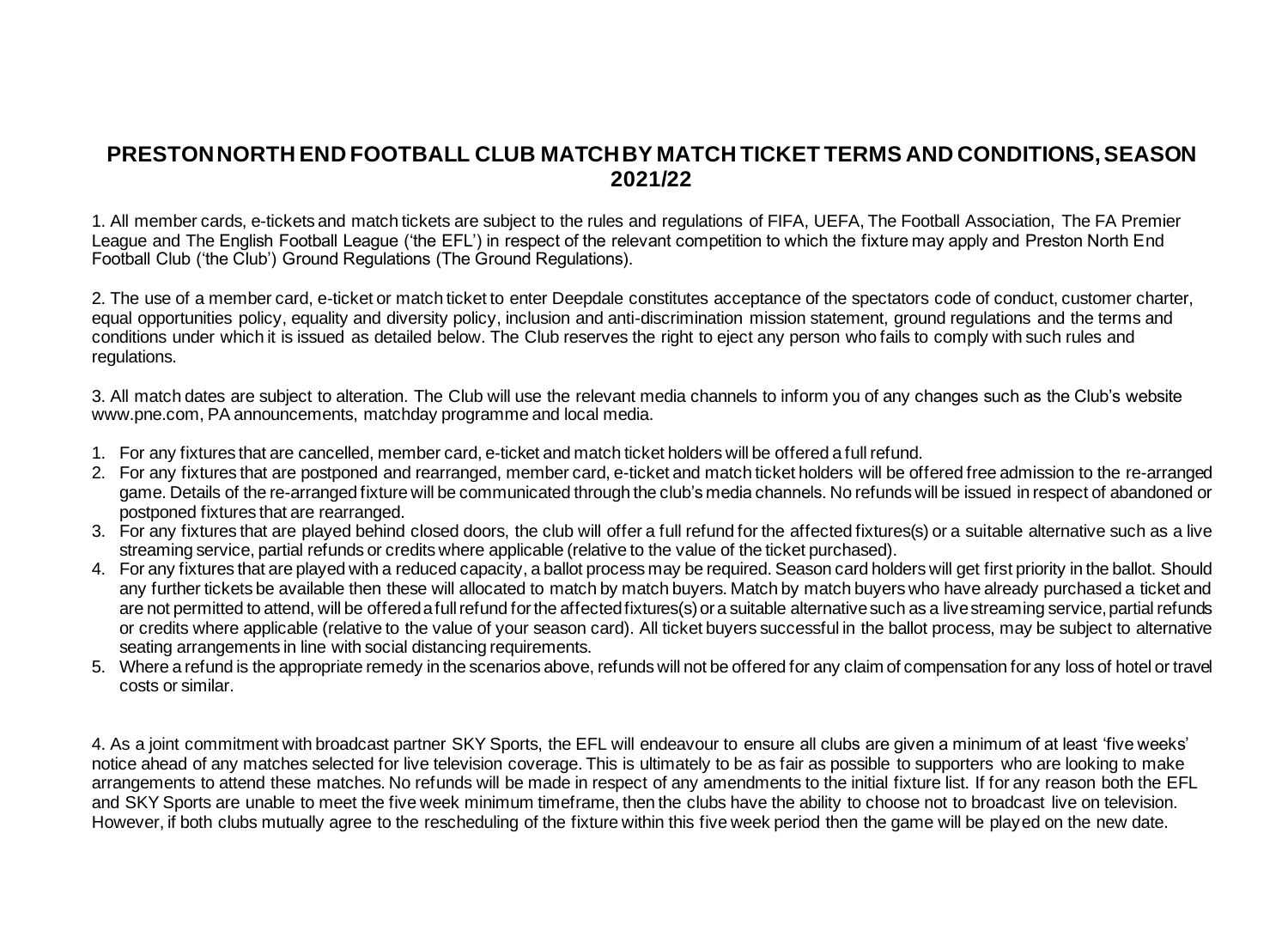6. The Club cannot accept any responsibility for member cards, e-tickets or match tickets that are damaged, lost or stolen. All member cards which have been damaged, lost or stolen, will be replaced at a cost of £10.

7. To gain entry to Deepdale on a member card, the card must be presented at the turnstile and scanned on the reader, having purchased the fixture in advance.

8. To gain entry to Deepdale with an e-ticket, the whole ticket must be presented at the turnstile and the barcode scanned on the reader. Under no circumstances should an e-ticket be transferred, reprinted or photocopied.

9. To gain entry to Deepdale with a match ticket, the whole ticket must be presented at the turnstile and the barcode scanned on the reader. Should any part of the ticket be removed in advance, or the barcode has been defaced, the Club reserves the right to refuse entry to Deepdale.

10. If you have forgotten your member card, e-ticket(s) or match ticket(s), a duplicate ticket will be issued from the ticket office which will invalidate the member card or original e-ticket/match ticket(s) bought for the fixture in question. Reprints will only be issued a maximum of five times per member, before a £10 admin charge will be incurred.

11. To regrade a ticket already purchased on a member card, or to relocate to an alternative seat or stand, the transaction must be completed either in person or over the phone prior to kick-off. The relevant upgrade price or refund will be applicable. Please note there will be no relocations permitted whilst current restrictions for Covid-19 are in place.

12. To regrade an e-ticket or match ticket already purchased, or to relocate to an alternative seat or stand, the transaction must be completed in person prior to kick-off. The e-ticket or match ticket and proof of purchase must be returned in order to regrade or relocate and the relevant upgrade price or refund will be applicable. Please note there will be no relocations permitted whilst current restrictions for Covid-19 are in place.

13. Providing there is no reduced capacity or social distancing restrictions in place, supporters must occupy the seat allocated and indicated on the email receipt or match ticket. Ticket holders may be subject to alternative seating arrangements in line with social distancing requirements.

14. No refunds will be made in respect of any fixtures unattended due to your own personal circumstances

- 15. The Club's policy on the return and distribution of unwanted tickets is as follows:
- Supporters who find they are unable to attend will be refunded in full provided that:
- A suitable reason is provided for being unable to attend;
- The Club is notified in writing at least 48 hours prior to the day of the game;
- Any match tickets purchased are returned to the ticket office at least 48 hours prior to the day of the game;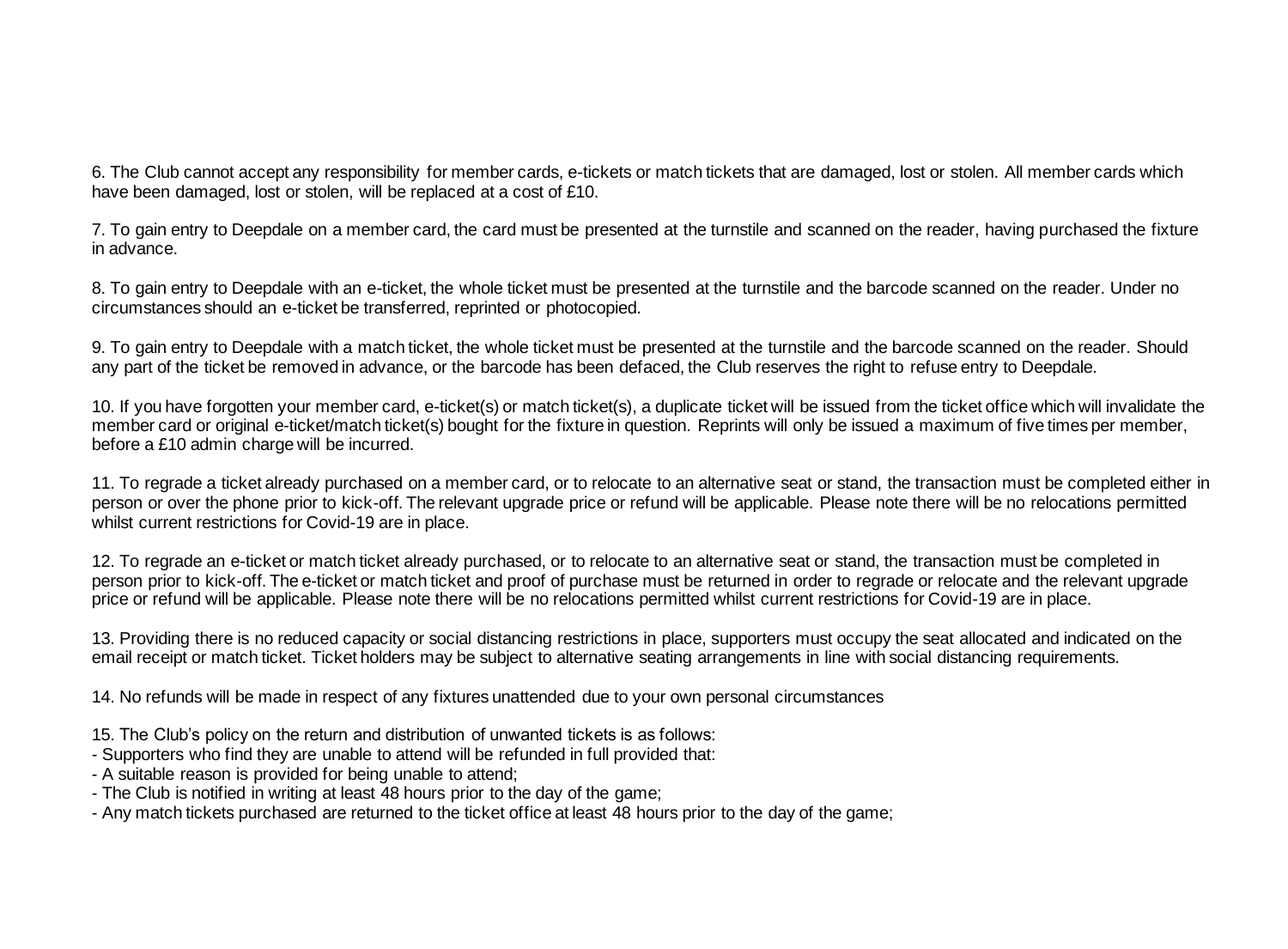- Refunds will not be given simply because a supporter is unhappy about or disagrees with a decision taken by the Club, its shareholder or the board of directors;

- Refunds will not be issued after the game.

16. The Club accepts no responsibility whatsoever if the seat purchased is affected by adverse weather conditions.

18. All persons entering Deepdale (or any other grounds to which admission is permitted with a member card, e-ticket or match ticket) must comply with the ground regulations (copies of which are displayed at each turnstile entry point into the stadium) and with the rules and regulations of the Football Association and the EFL as they apply from time to time.

19. Entry to Deepdale (or any other ground to which admission is permitted with the member card, e-ticket or match ticket) shall be deemed to constitute unqualified acceptance of all rules and regulations. The Club reserves the right to eject any person from the ground who fails to comply with such rules and regulations.

20. The Club's Equal Opportunities, Equality and Diversity Policy and Inclusion and Anti-Discrimination Mission Statement can all be found on the Club's website www.pne.com.

- 21. Any member card, e-ticket or match ticket holder who;
- **a**) breaches the regulations or who;
- **b**) acts in any manner detrimental to the Club:
- **c**) persistently stands in seated areas or climbs over or on any seats;

**d**) the Club reasonably believes has sold their member card, e-ticket or match ticket to another person; this could be conceived as ticket touting which is illegal;

**e**) misuses the member card, e-ticket or match ticket under any of the terms and conditions;

**f**) is the subject of a restriction order under The Football Spectators Act; 1989 or who has acted in any way that such an order could have been made or applied for;

may at the Club's discretion, be ejected from or refused entry to Deepdale (or any other ground to which admission is permitted with this member card, e-ticket or match ticket) and/or have the member card, e-ticket or match ticket cancelled for part or all of the remainder of the match, with no compensation.

The following are offences under the Football (Offences) Act 1991 and are strictly forbidden:

- the throwing of any object within the ground without lawful authority or excuse;
- the chanting of anything of an indecent or discriminatory nature;

• the entry onto the playing area or any adjacent area to which spectators are not generally admitted without lawful authority or excuse.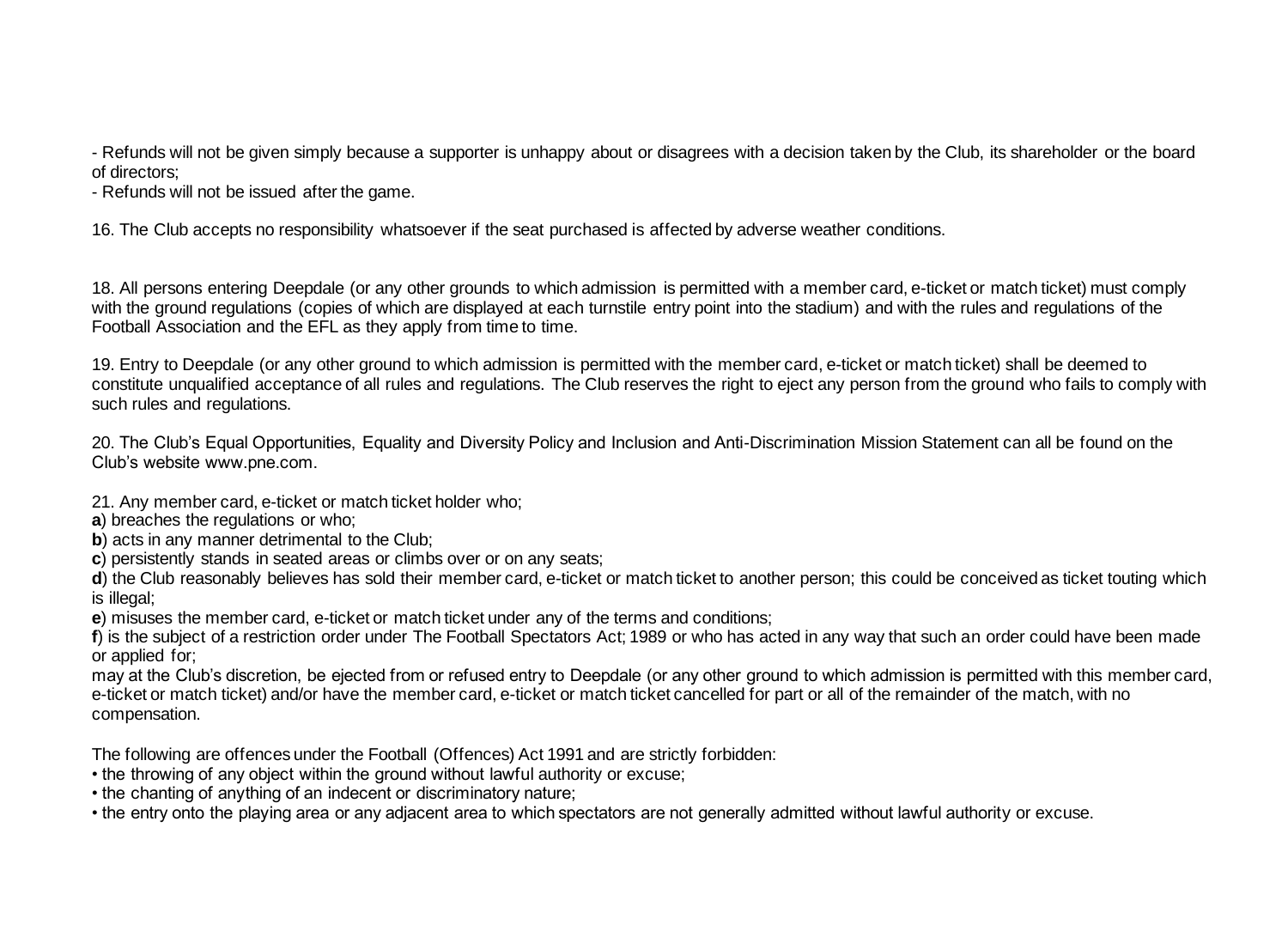Any spectator who commits any of the above offences is liable to be arrested.

Racial, homophobic or other discriminatory abuse, use of obscene language, chanting or harassment is strictly forbidden and will result in arrest and or ejection from the ground.

22. The Club reserves the right to amend or alter the conditions of use of member cards, e-tickets or match tickets without prior notification. The Club's decision on all matters relating to admission to Deepdale or to these conditions shall be accepted as final and binding.

23. No person may bring into, or use within the ground any equipment, which is capable of recording or transmitting (by digital or other means) any audio, visual or audio-visual material or any information or data in relation to any match or the ground.

24. Mobile telephones are permitted within the ground, provided that they are used for personal and private use only.

25. By entering the Ground, all persons are acknowledging that photographic images and/or audio, visual and/or audio-visual recordings and/or feeds (and/or stills taken therefrom ) may be taken of them and may also be used, by way of example and without limitation, in televised coverage of the game and/or for promotional, training, editorial or marketing purposes by the Club, the EFL or others (including commercial partners and accredited media organisations) and entry into the Ground constitutes consent to such use. You further acknowledge that photographic images and/or audio, visual and/or audio-visual recordings and/or feeds (and/or stills taken therefrom) may be used (by the Club or by a third party, such as a law enforcement body) to identify you as an individual, where permitted by data protection laws, for the purposes of preventing or detecting crime, or any breach of these Ground Regulations. Information about the Club's use of your personal data will be brought to your attention by the Club (see for example any applicable privacy policy, signage and/or other forms of announcement in or around the ground). For further information please contact the Club.

26. The Club excludes to the maximum extent permitted by law any liability for loss, injury or damage to persons/property in or around the ground provided that nothing shall limit or exclude the liability of the Club for fraud, fraudulent misrepresentation or death or personal injury caused by its negligence.

27. Deepdale is a no smoking stadium, anybody caught smoking or using vaping devices within the stadium, concourses or toilet facilities will be asked to leave. There is a half-time facility available for supporters sat in the Sir Tom Finney Stand or Alan Kelly Town End who wish to smoke/vape in an open and safe environment.

28. Approved forms of identification must be shown when purchasing any concessionary ticket and on entry to the stadium. Acceptable forms of ID for proof of age are as follows; Passport, Birth Certificate or Photo Driving Licence.